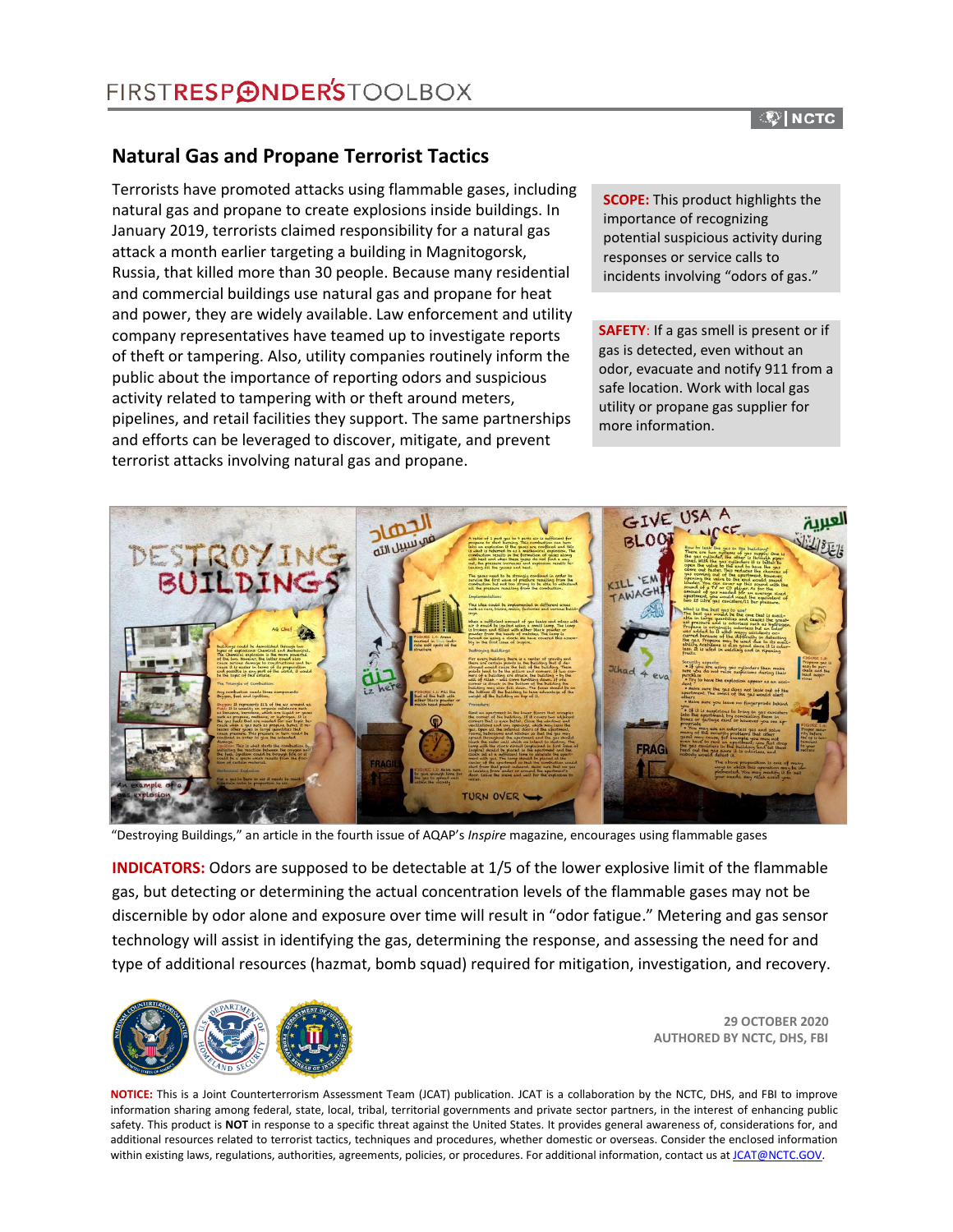#### ्षि| NCTC ।

Follow departmental hazardous materials protocols, procedures, and guidance, and notify the appropriate utility company or propane fuel supplier. Upon arrival at the scene, take steps to make the premise/area safe. For incident investigation signs of suspicious activity may include, but not limited to:

- Incident occurs when building occupancy is highest.
- Apartment from which gas is emanating is vacant.
- Incident is seemingly confined to a corner or on lower levels of a building.
- Exterior doors, windows, and vents are sealed with tape or a filler to enable gas pressure to build.
- Interior doors are open to allow distribution of gas within the building.
- Ventilation system is turned on to assist with natural gas distribution.
- Gas appliances are disconnected from supply lines.
- Shutoff valves are open or removed.
- Damage is evident to interior supply lines.

### **WARNING:**

- Notify local law enforcement and the FBI field office of any combination of the indicators without a reasonable alternative explanation.
- Deliberate ventilation—positive pressure, mechanical, or natural may change the percentage of a gas in the air, potentially bringing it into range of the proper flammable or explosive mixture.
- Gas cylinders are found in unusual areas—such as entryways, storage areas, and stairwells.
- Gas cylinders are adjacent to a heat source, potentially to increase internal pressure, triggering the safety relief valve to release contents.
- Gas cylinders with connectors on the tank not in use to bypass the safety protections of the overfill protection or prevention device.
- Gas cylinders have modifications or attachments—such as wires, timers, switches, and other electronic devices or enhancements as potential shrapnel (nails, nuts, bolts, coins, metal disks).
- Combustible gas monitors are disabled, damaged, or removed.
- Physical symptoms of natural gas poisoning from inhalation are evident—such as headaches, dizziness, fatigue, nausea, and irregular breathing.

| <b>CHARACTERISTIC</b>                      | <b>NATURAL GAS</b> | <b>PROPANE</b>   |
|--------------------------------------------|--------------------|------------------|
| Weight of gas compared to air              | Lighter than air   | Heavier than air |
| Lower Explosive Limit<br>(% by volume air) | 4.4% methane       | 2.1% propane     |
| Upper Explosive Limit<br>(% by volume air) | 16.4% methane      | 9.6% propane     |
| Stored in gas cylinders?                   | no                 | yes              |
| Transported by pipeline                    | ves                | ves              |



Characteristic of gases - American Gas Association

### **CONSIDERATIONS:**

• Standardize operating procedures and conduct joint training for an effective response to facilitate prompt incident stabilization, efficient transition from lifesaving to investigation, and preservation of evidence.

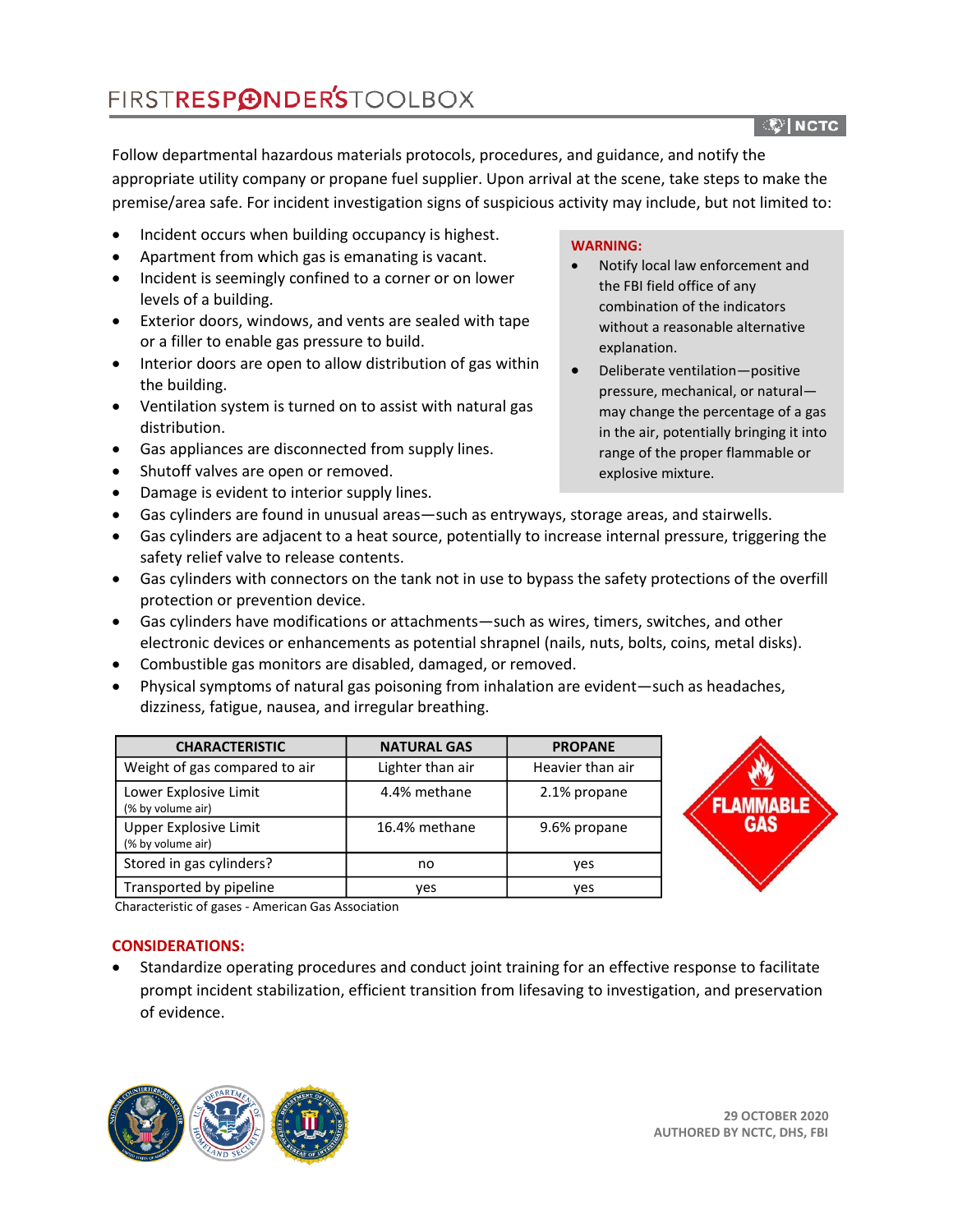## FIRSTRESP**@NDER'S**TOOLBOX

्षि| NCTC ।

- Develop relationships with utility company personnel to support identification of theft activity and develop reporting mechanism for any of the suspicious activities potentially related to terrorism mentioned here.
- Evidence may be widely dispersed across the response area. Create an exclusion area to prevent scene contamination and evidence removal.

### **RESOURCES:**

- **Natural Gas Safety Tips For Your Home:** <https://www.constellation.com/energy-101/home-natural-gas-safety-tips.html>
- **Consumer Product Safety Commission – Natural Gas Safety Brochure:**
	- o [https://www.aga.org/sites/default/files/safety\\_pamphlet\\_-\\_updated\\_december\\_2012\\_-](https://www.aga.org/sites/default/files/safety_pamphlet_-_updated_december_2012_-_folded_version_2.pdf) [\\_folded\\_version\\_2.pdf](https://www.aga.org/sites/default/files/safety_pamphlet_-_updated_december_2012_-_folded_version_2.pdf) (English)
	- o <https://www.aga.org/sites/default/files/0801consaftespol.pdf> (Spanish)
- **Natural Gas Industry Safety Programs:** <https://www.aga.org/natural-gas/safe/safety-programs/>
- **Propane Safety Brochure:** <http://www.propanesafetyfirst.com/pdf/AmeriGas-Propane-Safety-Brochure.pdf>